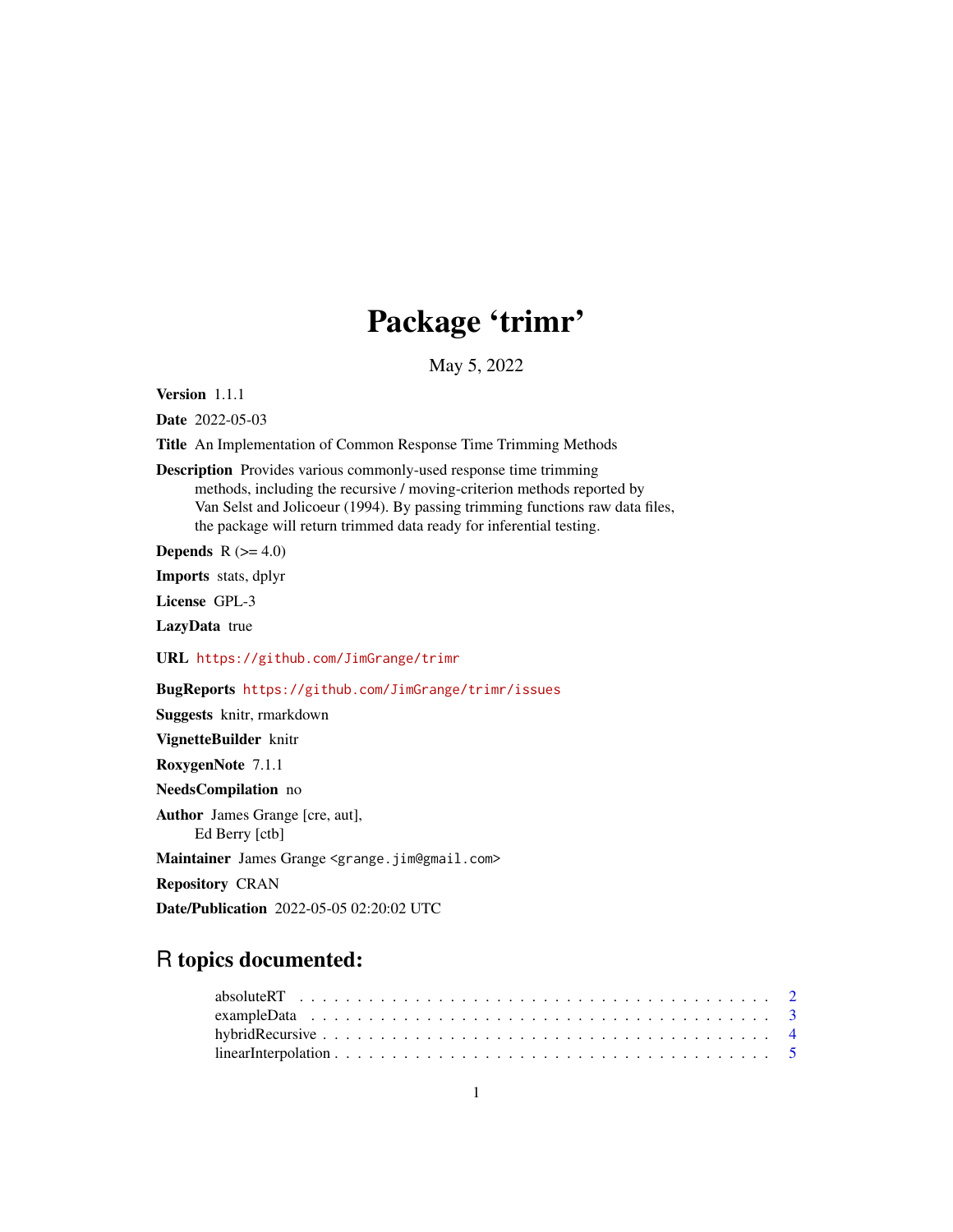#### <span id="page-1-0"></span>2 absoluteRT **absolute** RT **absolute** RT

| Index |  |  | 10 |
|-------|--|--|----|

absoluteRT *Absolute RT trimming*

#### Description

absoluteRT takes a data frame of RT data and returns trimmed rt data that fall between set minimum and maximum limits.

#### Usage

```
absoluteRT(
  data,
 minRT,
 maxRT,
 pptVar = "participant",
  condVar = "condition",
  rtVar = "rt",accVar = "accuracy",
 omitErrors = TRUE,
  returnType = "mean",
  digits = 3
)
```
#### Arguments

| data    | A data frame with columns containing: participant identification number ('ppt-<br>Var'); condition identification, if applicable ('condVar'); response time data ('rt-<br>Var'); and accuracy ('accVar'). The RT can be in seconds (e.g., $0.654$ ) or mil-<br>liseconds (e.g., 654). Typically, "condition" will consist of strings. Accuracy<br>must be coded as 1 for correct and 0 for error responses. |
|---------|-------------------------------------------------------------------------------------------------------------------------------------------------------------------------------------------------------------------------------------------------------------------------------------------------------------------------------------------------------------------------------------------------------------|
| minRT   | The lower criteria for acceptable response time. Must be in the same form as rt<br>column in data frame (e.g., in seconds OR milliseconds).                                                                                                                                                                                                                                                                 |
| maxRT   | The upper criteria for acceptable response time. Must be in the same form as rt<br>column in data frame (e.g., in seconds OR milliseconds).                                                                                                                                                                                                                                                                 |
| pptVar  | The quoted name of the column in the data that identifies participants.                                                                                                                                                                                                                                                                                                                                     |
| condVar | The quoted name of the column in the data that includes the conditions.                                                                                                                                                                                                                                                                                                                                     |
| rtVar   | The quoted name of the column in the data containing reaction times.                                                                                                                                                                                                                                                                                                                                        |
| accVar  | The quoted name of the column in the data containing accuracy, coded as 0 or 1<br>for incorrect and correct trial, respectively.                                                                                                                                                                                                                                                                            |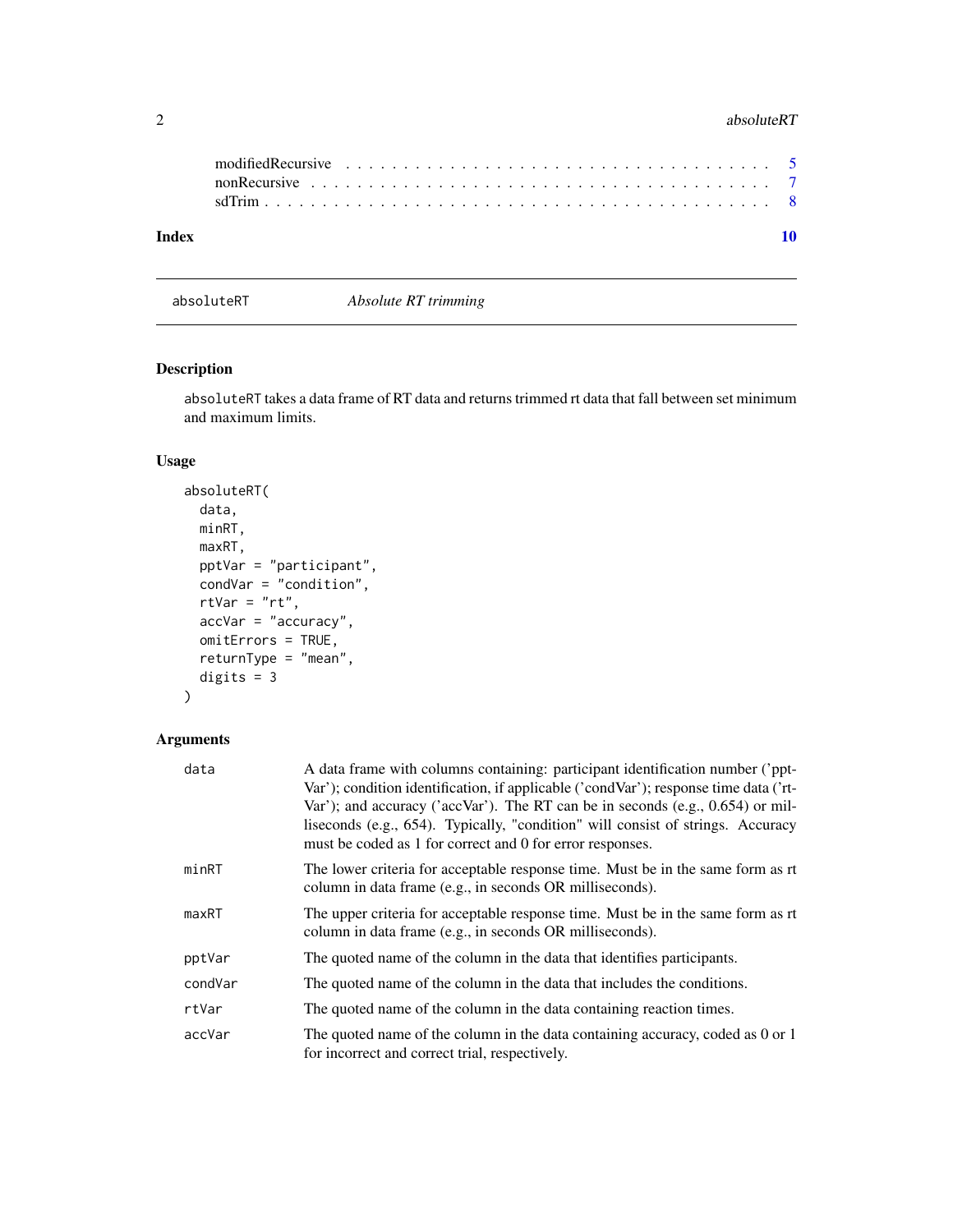#### <span id="page-2-0"></span>exampleData 3

| omitErrors | If set to TRUE, error trials will be removed before conducting trimming proce-<br>dure. Final data returned will not be influenced by errors in this case.                                                                                                                                         |
|------------|----------------------------------------------------------------------------------------------------------------------------------------------------------------------------------------------------------------------------------------------------------------------------------------------------|
| returnType | Request nature of returned data. "raw" returns trial-level data excluding trimmed<br>data; "mean" returns mean response times per participant for each experimental<br>condition identified; "median" returns median response times per participant for<br>each experimental condition identified. |
| digits     | How many decimal places to round to after trimming?                                                                                                                                                                                                                                                |

#### Details

By passing a data frame containing raw response time data, together with trimming criteria, the function will return trimmed data, either in the form of trial-level data or in the form of means/medians for each subject & condition.

#### Examples

```
# load the example data that ships with trimr
data(exampleData)
# perform the trimming, returning mean RT
```

```
trimmedData <- absoluteRT(data = exampleData, minRT = 150, maxRT = 2500,
returnType = "mean")
```
exampleData *Example response time data set*

#### Description

An example data set containing multiple participants' data for a response time study involving two experimental conditions. The data set also includes This is a synthetic data set and has no theoretical basis.

#### Usage

exampleData

#### Format

A data frame with 20518 rows and 4 variables:

participant participant identification number

condition the experimental condition (2 in this example)

rt response time, coded in milliseconds

**accuracy** accuracy of the response;  $1 =$  correct,  $0 =$  error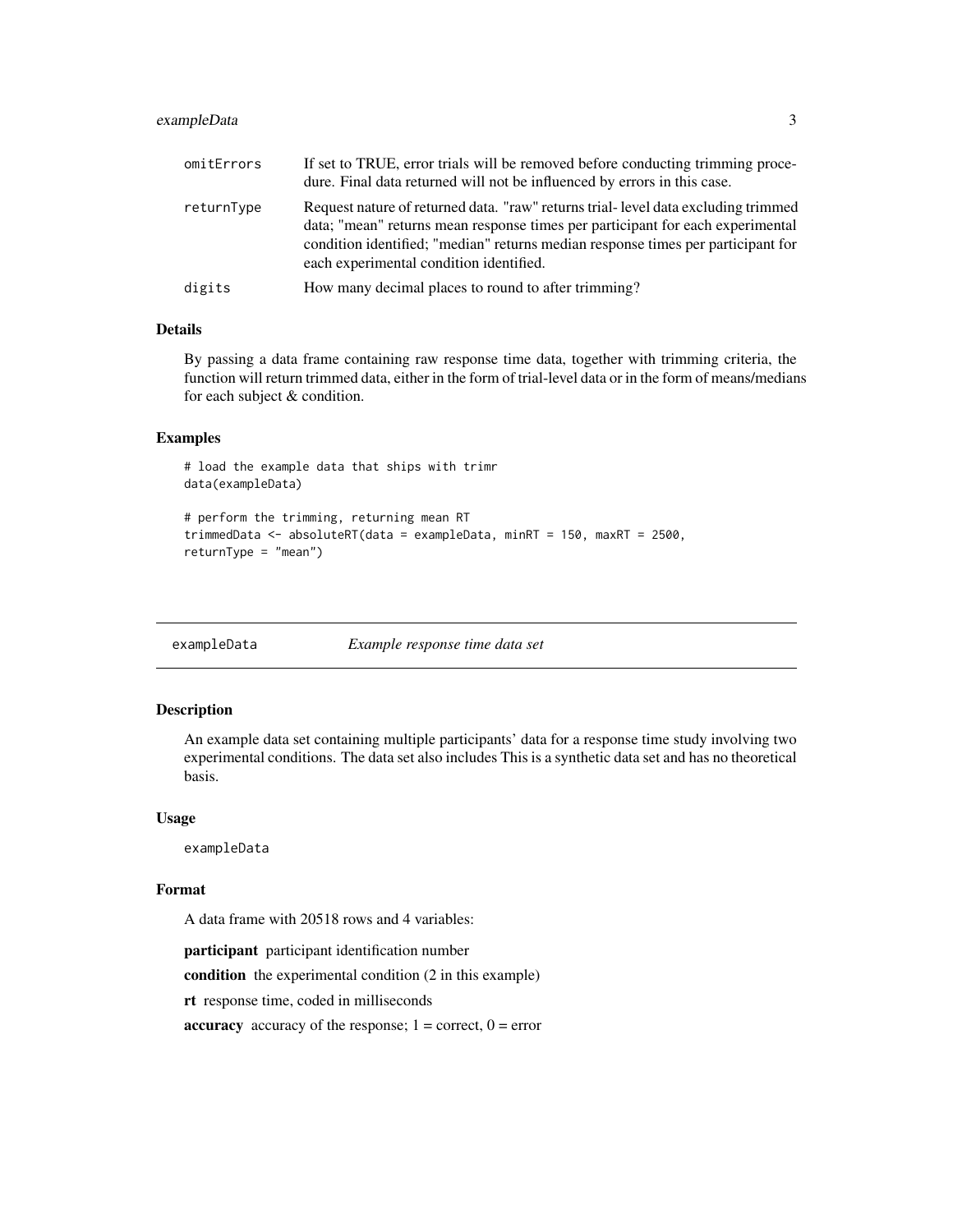#### Description

hybridRecursive takes a data frame of RT data and returns trimmed rt data. The returned value is the average returned from the nonRecursive and the modifiedRecursive procedures as described in van Selst & Jolicoeur (1994).

#### Usage

```
hybridRecursive(
  data,
 minRT,
 pptVar = "participant",
  condVar = "condition",
  rtVar = "rt",accVar = "accuracy",
  omitErrors = TRUE,
  digits = 3)
```
#### Arguments

| data       | A data frame with columns containing: participant identification number ('ppt-<br>Var'); condition identification, if applicable ('condVar'); response time data ('rt-<br>Var'); and accuracy ('accVar'). The RT can be in seconds (e.g., 0.654) or mil-<br>liseconds (e.g., 654). Typically, "condition" will consist of strings. Accuracy<br>must be coded as 1 for correct and 0 for error responses. |
|------------|----------------------------------------------------------------------------------------------------------------------------------------------------------------------------------------------------------------------------------------------------------------------------------------------------------------------------------------------------------------------------------------------------------|
| minRT      | The lower criteria for acceptable response time. Must be in the same form as<br>rt column in data frame (e.g., in seconds OR milliseconds). All RTs below this<br>value are removed before proceeding with SD trimming.                                                                                                                                                                                  |
| pptVar     | The quoted name of the column in the data that identifies participants.                                                                                                                                                                                                                                                                                                                                  |
| condVar    | The quoted name of the column in the data that includes the conditions.                                                                                                                                                                                                                                                                                                                                  |
| rtVar      | The quoted name of the column in the data containing reaction times.                                                                                                                                                                                                                                                                                                                                     |
| accVar     | The quoted name of the column in the data containing accuracy, coded as 0 or 1<br>for incorrect and correct trial, respectively.                                                                                                                                                                                                                                                                         |
| omitErrors | If set to TRUE, error trials will be removed before conducting trimming proce-<br>dure. Final data returned will not be influenced by errors in this case.                                                                                                                                                                                                                                               |
| digits     | How many decimal places to round to after trimming?                                                                                                                                                                                                                                                                                                                                                      |
|            |                                                                                                                                                                                                                                                                                                                                                                                                          |

#### References

Van Selst, M. & Jolicoeur, P. (1994). A solution to the effect of sample size on outlier elimination. *Quarterly Journal of Experimental Psychology, 47* (A), 631-650.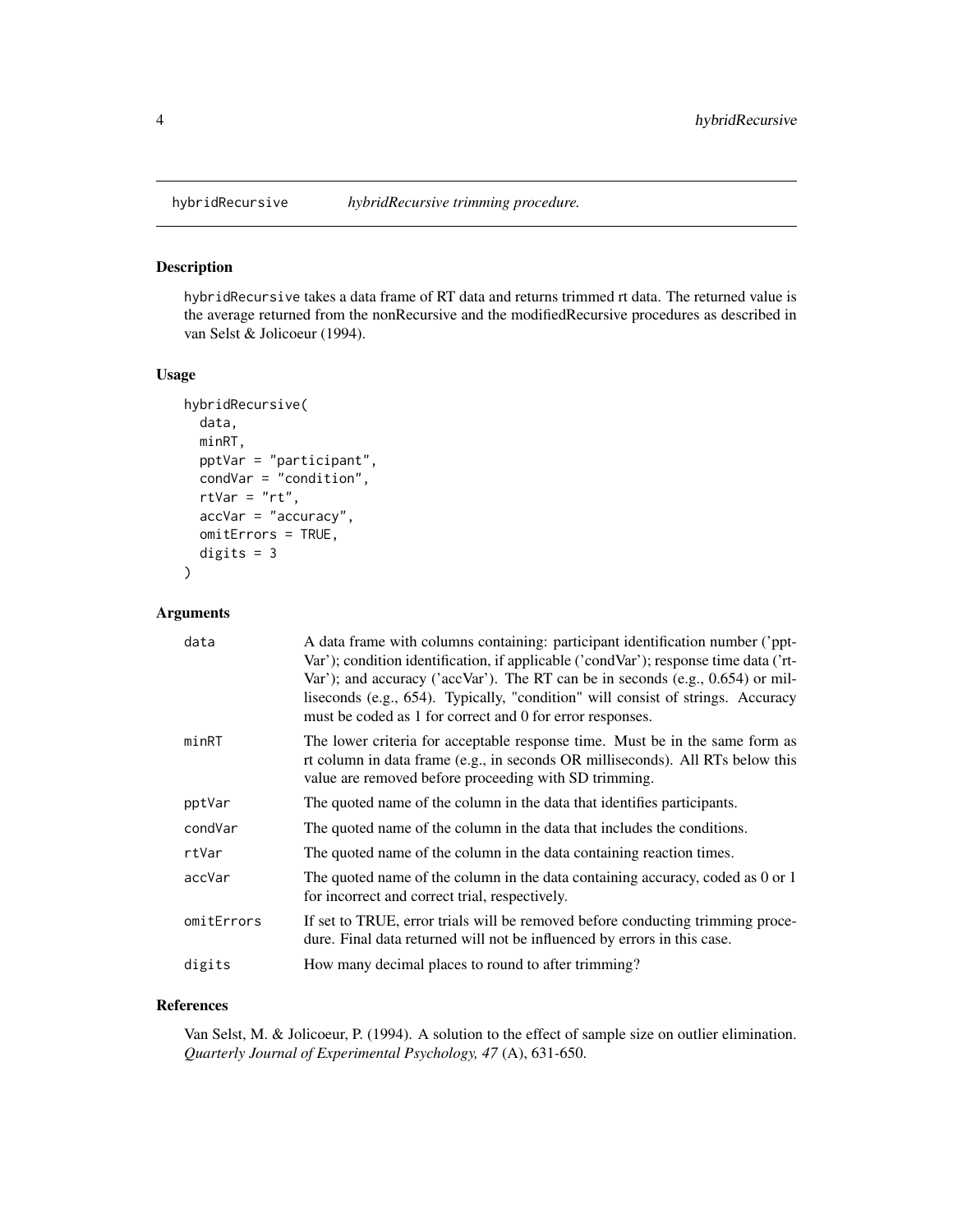#### <span id="page-4-0"></span>linearInterpolation 5

#### Examples

```
# load the example data that ships with trimr
data(exampleData)
# perform the trimming, returning mean RT
trimmedData <- hybridRecursive(data = exampleData, minRT = 150)
```
linearInterpolation *SDs used for the recursive / moving criterion trimming methods*

#### Description

A data frame containing the SDs used for each sample size as trimming criterion for the nonRecursive function and the modifiedRecursive function

#### Usage

linearInterpolation

#### Format

A data frame with 97 rows and 3 columns:

sampleSize Sample size of the data set being passed

nonRecursive The standard deviation to use as the criterion for the nonRecursive function

modifiedRecursive The standard deviation to use as the criterion for the modifiedRecursive function

modifiedRecursive *modifiedRecursive trimming procedure.*

#### Description

modifiedRecursive takes a data frame of RT data and returns trimmed rt data that fall below a set standard deviation above the each participant's mean for each condition, with the criterion changing as more trials are removed, as described in van Selst & Jolicoeur (1994).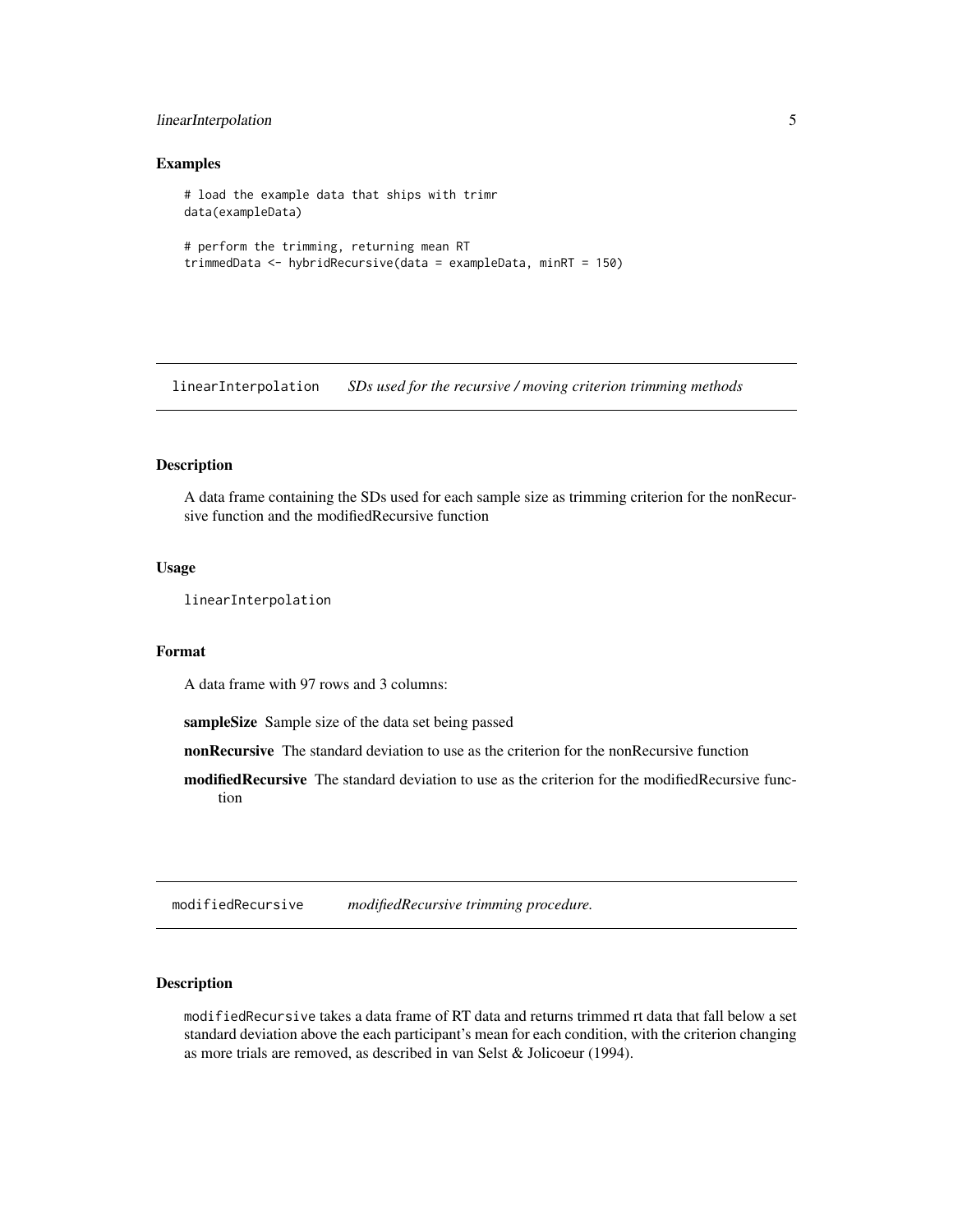#### Usage

```
modifiedRecursive(
 data,
 minRT,
 pptVar = "participant",
 condVar = "condition",
 rtVar = "rt",accVar = "accuracy",
 omitErrors = TRUE,
 returnType = "mean",
 digits = 3)
```
#### Arguments

| data       | A data frame with columns containing: participant identification number ('ppt-<br>Var'); condition identification, if applicable ('condVar'); response time data ('rt-<br>Var'); and accuracy ('accVar'). The RT can be in seconds (e.g., $0.654$ ) or mil-<br>liseconds (e.g., 654). Typically, "condition" will consist of strings. Accuracy<br>must be coded as 1 for correct and 0 for error responses. |
|------------|-------------------------------------------------------------------------------------------------------------------------------------------------------------------------------------------------------------------------------------------------------------------------------------------------------------------------------------------------------------------------------------------------------------|
| minRT      | The lower criteria for acceptable response time. Must be in the same form as<br>rt column in data frame (e.g., in seconds OR milliseconds). All RTs below this<br>value are removed before proceeding with SD trimming.                                                                                                                                                                                     |
| pptVar     | The quoted name of the column in the data that identifies participants.                                                                                                                                                                                                                                                                                                                                     |
| condVar    | The quoted name of the column in the data that includes the conditions.                                                                                                                                                                                                                                                                                                                                     |
| rtVar      | The quoted name of the column in the data containing reaction times.                                                                                                                                                                                                                                                                                                                                        |
| accVar     | The quoted name of the column in the data containing accuracy, coded as 0 or 1<br>for incorrect and correct trial, respectively.                                                                                                                                                                                                                                                                            |
| omitErrors | If set to TRUE, error trials will be removed before conducting trimming proce-<br>dure. Final data returned will not be influenced by errors in this case.                                                                                                                                                                                                                                                  |
| returnType | Request nature of returned data. "raw" returns trial-level data excluding trimmed<br>data; "mean" returns mean response times per participant for each experimental<br>condition identified; "median" returns median response times per participant for<br>each experimental condition identified.                                                                                                          |
| digits     | How many decimal places to round to after trimming?                                                                                                                                                                                                                                                                                                                                                         |
|            |                                                                                                                                                                                                                                                                                                                                                                                                             |

#### References

Van Selst, M. & Jolicoeur, P. (1994). A solution to the effect of sample size on outlier elimination. *Quarterly Journal of Experimental Psychology, 47* (A), 631-650.

#### Examples

# load the example data that ships with trimr data(exampleData)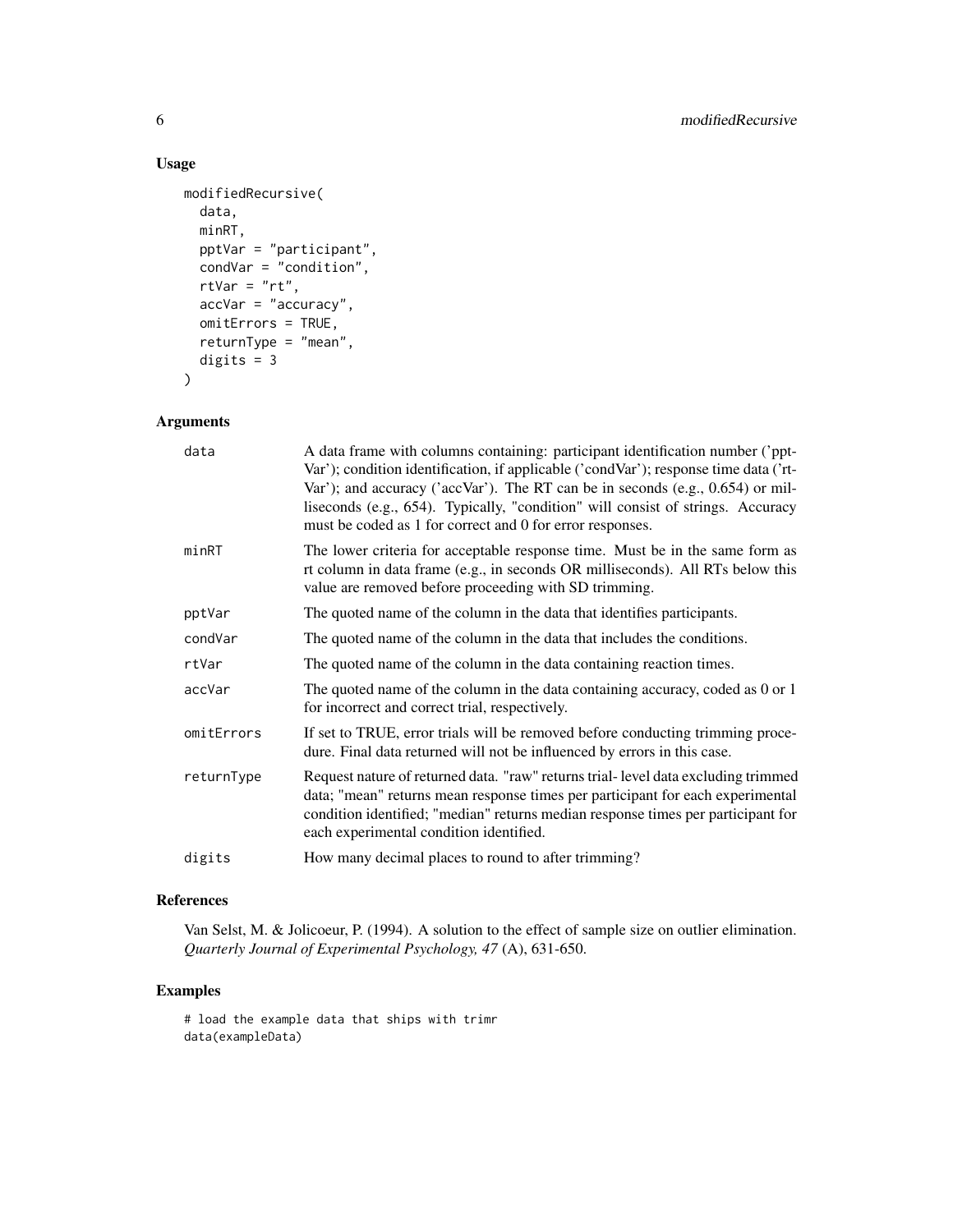#### <span id="page-6-0"></span>nonRecursive 7

```
# perform the trimming, returning mean RT
trimmedData <- modifiedRecursive(data = exampleData, minRT = 150,
returnType = "mean")
```
nonRecursive *nonRecursive trimming procedure.*

#### Description

nonRecursive takes a data frame of RT data and returns trimmed rt data that fall below a set standard deviation above the each participant's mean for each condition. The SD used for trimming is proportional to the number of trials in the data being passed, as described in van Selst & Jolicoeur (1994).

#### Usage

```
nonRecursive(
  data,
 minRT,
 pptVar = "participant",
  condVar = "condition",
  rtVar = "rt",accVar = "accuracy",
  omitErrors = TRUE,
  returnType = "mean",
  digits = 3)
```
#### Arguments

| data       | A data frame with columns containing: participant identification number ('ppt-<br>Var'); condition identification, if applicable ('condVar'); response time data ('rt-<br>Var'); and accuracy ('accVar'). The RT can be in seconds (e.g., 0.654) or mil-<br>liseconds (e.g., 654). Typically, "condition" will consist of strings. Accuracy<br>must be coded as 1 for correct and 0 for error responses. |
|------------|----------------------------------------------------------------------------------------------------------------------------------------------------------------------------------------------------------------------------------------------------------------------------------------------------------------------------------------------------------------------------------------------------------|
| minRT      | The lower criteria for acceptable response time. Must be in the same form as<br>rt column in data frame (e.g., in seconds OR milliseconds). All RTs below this<br>value are removed before proceeding with SD trimming.                                                                                                                                                                                  |
| pptVar     | The quoted name of the column in the data that identifies participants.                                                                                                                                                                                                                                                                                                                                  |
| condVar    | The quoted name of the column in the data that includes the conditions.                                                                                                                                                                                                                                                                                                                                  |
| rtVar      | The quoted name of the column in the data containing reaction times.                                                                                                                                                                                                                                                                                                                                     |
| accVar     | The quoted name of the column in the data containing accuracy, coded as 0 or 1<br>for incorrect and correct trial, respectively.                                                                                                                                                                                                                                                                         |
| omitErrors | If set to TRUE, error trials will be removed before conducting trimming proce-<br>dure. Final data returned will not be influenced by errors in this case.                                                                                                                                                                                                                                               |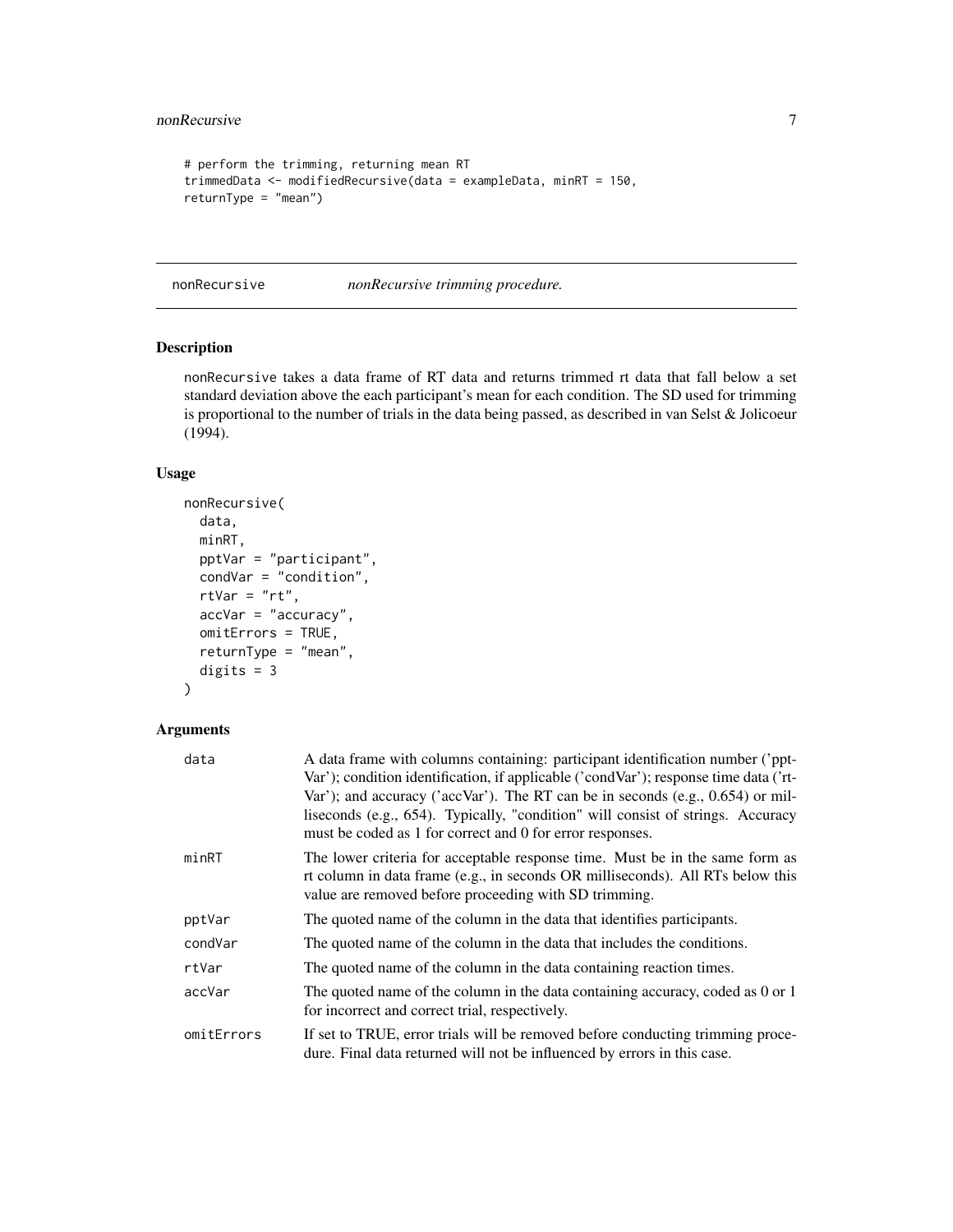<span id="page-7-0"></span>

| returnType | Request nature of returned data. "raw" returns trial-level data excluding trimmed |
|------------|-----------------------------------------------------------------------------------|
|            | data; "mean" returns mean response times per participant for each experimental    |
|            | condition identified; "median" returns median response times per participant for  |
|            | each experimental condition identified.                                           |
| digits     | How many decimal places to round to after trimming?                               |

#### References

Van Selst, M. & Jolicoeur, P. (1994). A solution to the effect of sample size on outlier elimination. *Quarterly Journal of Experimental Psychology, 47* (A), 631-650.

#### Examples

# load the example data that ships with trimr data(exampleData) # perform the trimming, returning mean RT

```
trimmedData <- nonRecursive(data = exampleData, minRT = 150,
returnType = "mean")
```
sdTrim *RT trimming with standard deviation criterion*

#### Description

sdTrim takes a data frame of RT data and returns trimmed rt data that fall below a set set criterion (based on standard deviations above a particular mean). The criterion can be based on the mean of the whole set of data, based on the mean per experimental condition, based on the mean per participant, or based on the mean of each participant in each experimental condition.

#### Usage

```
sdTrim(
  data,
 minRT,
  sd,
  pptVar = "participant",
  condVar = "condition",
  rtVar = "rt",accVar = "accuracy",
  perCondition = TRUE,
 perParticipant = TRUE,
  omitErrors = TRUE,
  returnType = "mean",
  digits = 3)
```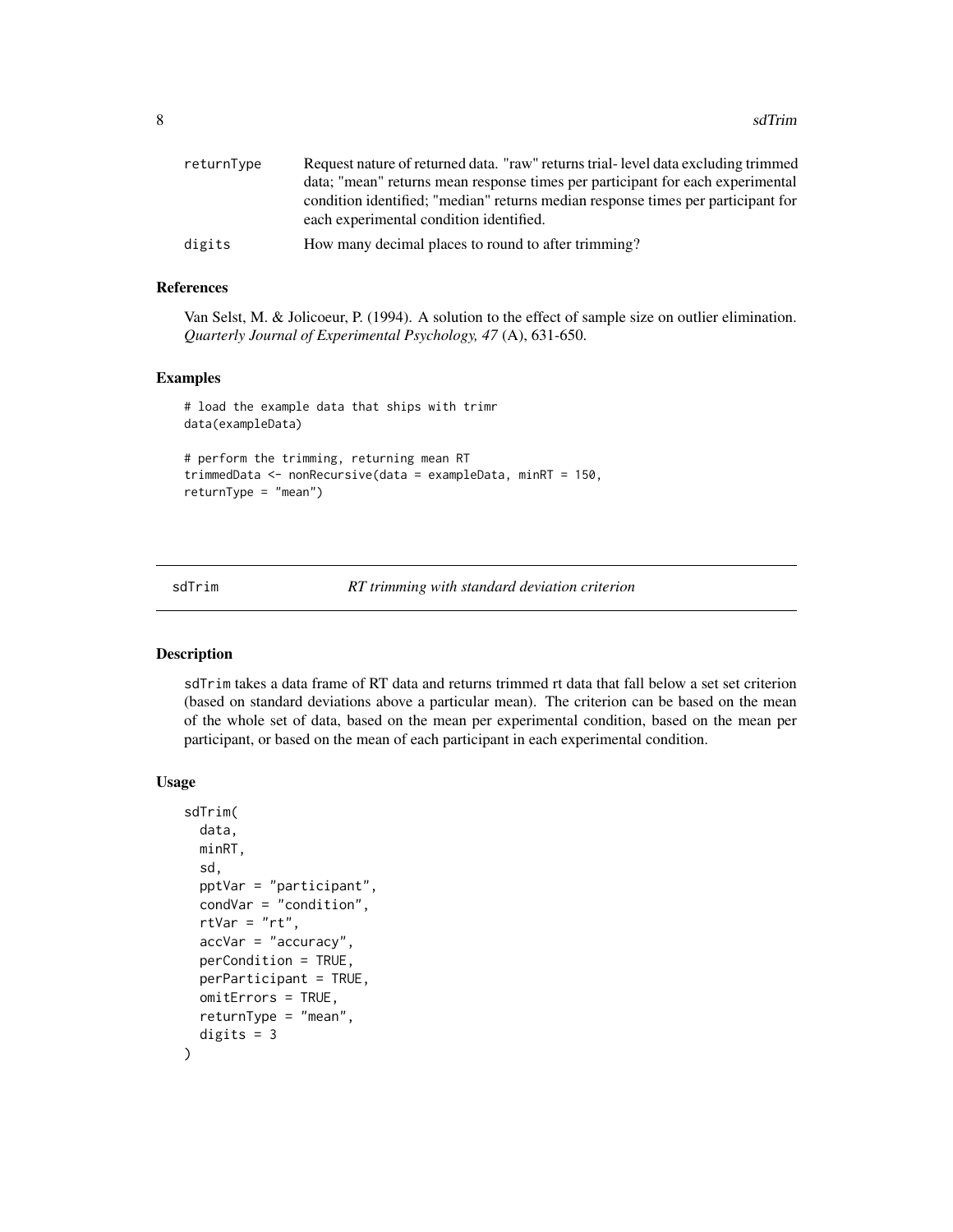#### sdTrim 9

#### Arguments

| data           | A data frame with columns containing: participant identification number ('ppt-<br>Var'); condition identification, if applicable ('condVar'); response time data ('rt-<br>Var'); and accuracy ('accVar'). The RT can be in seconds (e.g., $0.654$ ) or mil-<br>liseconds (e.g., 654). Typically, "condition" will consist of strings. Accuracy<br>must be coded as 1 for correct and 0 for error responses. |
|----------------|-------------------------------------------------------------------------------------------------------------------------------------------------------------------------------------------------------------------------------------------------------------------------------------------------------------------------------------------------------------------------------------------------------------|
| minRT          | The lower criteria for acceptable response time. Must be in the same form as<br>rt column in data frame (e.g., in seconds OR milliseconds). All RTs below this<br>value are removed before proceeding with SD trimming.                                                                                                                                                                                     |
| sd             | The upper criteria for standard deviation cut-off.                                                                                                                                                                                                                                                                                                                                                          |
| pptVar         | The quoted name of the column in the data that identifies participants.                                                                                                                                                                                                                                                                                                                                     |
| condVar        | The quoted name of the column in the data that includes the conditions.                                                                                                                                                                                                                                                                                                                                     |
| rtVar          | The quoted name of the column in the data containing reaction times.                                                                                                                                                                                                                                                                                                                                        |
| accVar         | The quoted name of the column in the data containing accuracy, coded as 0 or 1<br>for incorrect and correct trial, respectively.                                                                                                                                                                                                                                                                            |
| perCondition   | Set to TRUE if the user wishes the trimming to occur per condition of the ex-<br>perimental design.                                                                                                                                                                                                                                                                                                         |
| perParticipant | Set to TRUE if the user wishes the trimming to occur per participant.                                                                                                                                                                                                                                                                                                                                       |
| omitErrors     | If set to TRUE, error trials will be removed before conducting trimming proce-<br>dure. Final data returned will not be influenced by errors in this case.                                                                                                                                                                                                                                                  |
| returnType     | Request nature of returned data. "raw" returns trial-level data excluding trimmed<br>data; "mean" returns mean response times per participant for each experimental<br>condition identified; "median" returns median response times per participant for<br>each experimental condition identified.                                                                                                          |
| digits         | How many decimal places to round to after trimming?                                                                                                                                                                                                                                                                                                                                                         |

#### Details

By passing a data frame containing raw response time data, together with trimming criteria, the function will return trimmed data, either in the form of trial-level data or in the form of means/medians for each subject & condition.

#### Examples

```
# load the example data that ships with trimr
data(exampleData)
```

```
# perform the trimming with SD trimming per condition, returning mean RT
trimmedData <- sdTrim(data = exampleData, minRT = 150, sd = 2.5,
perCondition = TRUE, perParticipant = FALSE, returnType = "mean")
```